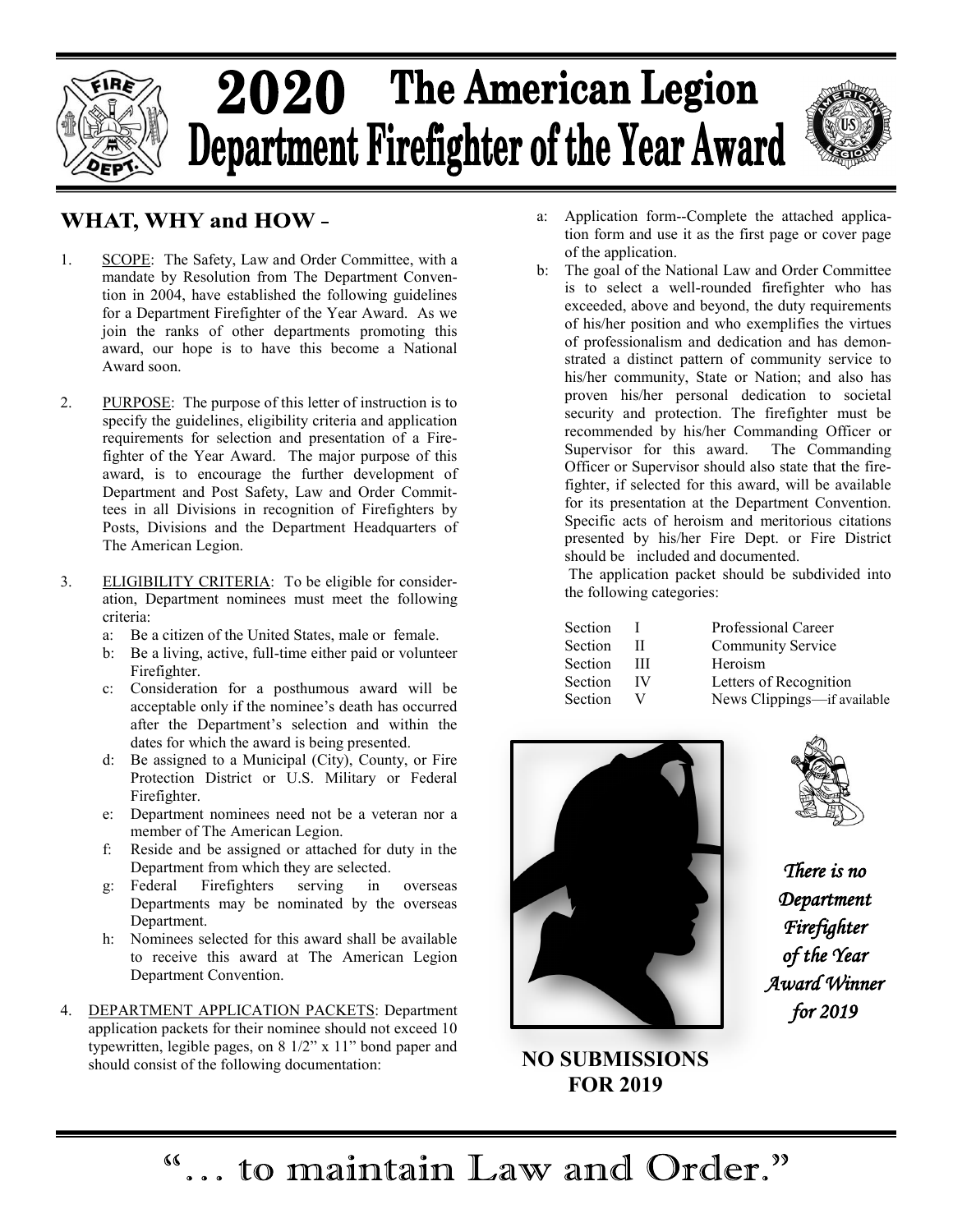- c: Community Service: Outstanding service to the Community, State or Nation by the firefighter, in both on-duty and off-duty activities, should be explained for the past year and may include previous years. Cite, for example, awards and/or supporting letters from City or County Commissioners, letters from State officials and letters from The American Legion Department or Posts, or from citizens attesting to and commending the firefighter for his/her community service contributions.
- d: Citations for heroism or meritorious performance of duty should be explained for the past year and may include previous years. Include citations and any supporting letters from the firefighter's chain of command as well as other documentation from City, County, State authorities and American Legion officials as further evidence of heroic and/or meritorious performance of duty by the firefighter.
- e: Include a copy of your nominee's State or Federal certification as a firefighter as well as copies of pertinent training and education certificates as appropriate.
- f: Include a full-length color or black and white photo of the nominee.
- g: The Department which submits the winning nominee will be notified by certified mail as expeditiously as possible.
- h: Remember to let your nominee know what The American Legion Department Firefighter of the Year Award is, and receive assurance from the firefighter's chain of command that if your nominee is selected as the winner that he/she will be available for the award presentation at the Department Convention. The winning officer is requested to appear in full uniform at The Department Convention at the time of presentation.
- 5. All efforts have been expended, and will continue to be expended, to assure fairness and impartiality to all Department nominees. We strongly believe that the presentation of the Department Firefighter of the Year award will reflect great credit on all Firefighters and agencies, communities and states, our Nation and The American Legion. It is our underlying hope that this award program will also further encourage such recognition of "America's Finest" at the Post and Department levels.

**Delmar Buske, Chairman Safety, Law & Order Committee**



#### **APPLICATION FORMS MUST BE RETURNED TO DIVISION CHAIRMEN NO LATER THAN MAY 31, 2020**

Scan here to visit our website





### Safety, Law & Order Division Chairmen

| 1st Div., 3rd Dist.                        | <b>Gary Whyte</b>                          | 4521 S. Woodlawn<br>Ave. | Chicago, IL 60653      | $(773) 860 - 7013$<br>EMAIL: gdwhyte@sbcglobal.net |
|--------------------------------------------|--------------------------------------------|--------------------------|------------------------|----------------------------------------------------|
| 2nd Div., 11th Dist. <i>Charles Coffey</i> |                                            | 40W015 Seavey Rd.        | Batavia, IL 60510      | $(630)$ 508-8142<br>EMAIL: cfcoff@yahoo.com        |
| 3rd Div., 20th Dist.                       | Ronald A. Payne,<br><b>Vice Chairman</b>   | 919 995 N. Ave.          | Mt. Sterling, IL 62353 | $(217)$ 370-0638<br>EMAIL: paynetech@hotmail.com   |
| 4th Div., 21st Dist.                       | <b>Delmar R. Buske,</b><br><b>Chairman</b> | 904 N. Van Buren<br>St.  | Litchfield, IL 62056   | $(217) 556 - 9555$<br>EMAIL: delmarbuske@yahoo.com |
| 5th Div., 23rd Dist.                       | <i>Wayne V. Madson</i>                     | 1197 Mary Irene Rd.      | New Baden, IL 62265    | $(618) 606 - 1408$<br>EMAIL: madsonwsr@gmail.com   |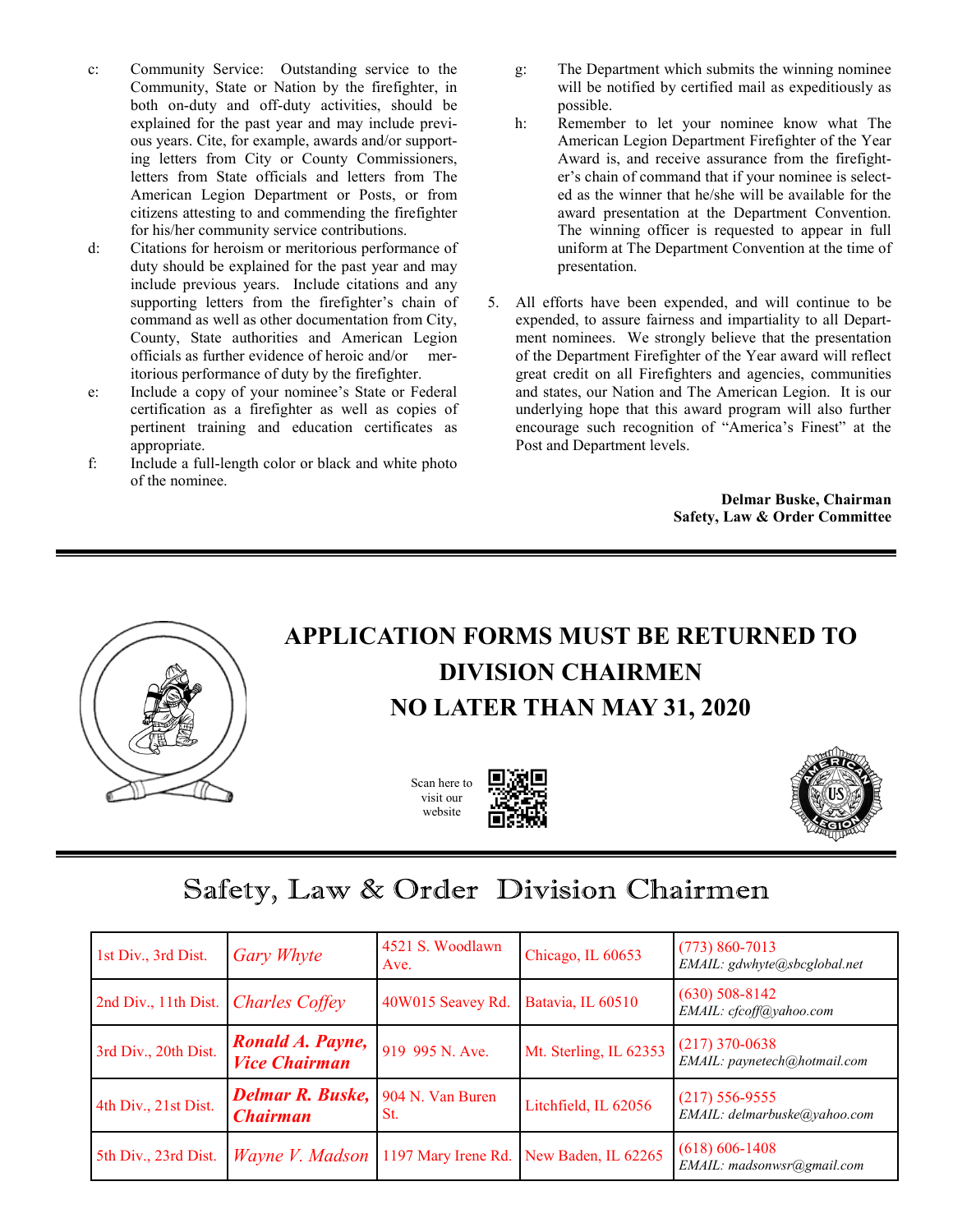## The American Legion Department Firefighter of the Year Application Form

|                                                  |      | Date                        |     |      |  |
|--------------------------------------------------|------|-----------------------------|-----|------|--|
| Name                                             |      |                             | Sex |      |  |
|                                                  |      |                             |     |      |  |
| $City$ $Zip$ $Phone$ $)$ $-I$                    |      |                             |     |      |  |
|                                                  |      |                             |     |      |  |
|                                                  |      |                             |     |      |  |
| Firefighters Title <b>Exercise Exercise 2018</b> |      |                             |     |      |  |
|                                                  |      |                             |     |      |  |
| Agency Director                                  |      |                             |     |      |  |
|                                                  |      |                             |     |      |  |
|                                                  |      |                             |     |      |  |
| $City$ Phone( ) - Phone( ) - Phone               |      |                             |     |      |  |
|                                                  |      |                             |     |      |  |
| Address City Zip                                 |      |                             |     |      |  |
| Post Commander's Name                            |      |                             |     |      |  |
| Address City Zip                                 |      |                             |     |      |  |
| Local radio/TV station serving area              |      |                             |     |      |  |
| Local newspaper serving area                     |      |                             |     |      |  |
| Signature of Division Chairman                   | Date | Signature of Post Commander |     | Date |  |

Application Deadline: **May 31, 2020** (Return to Division Chairmen)